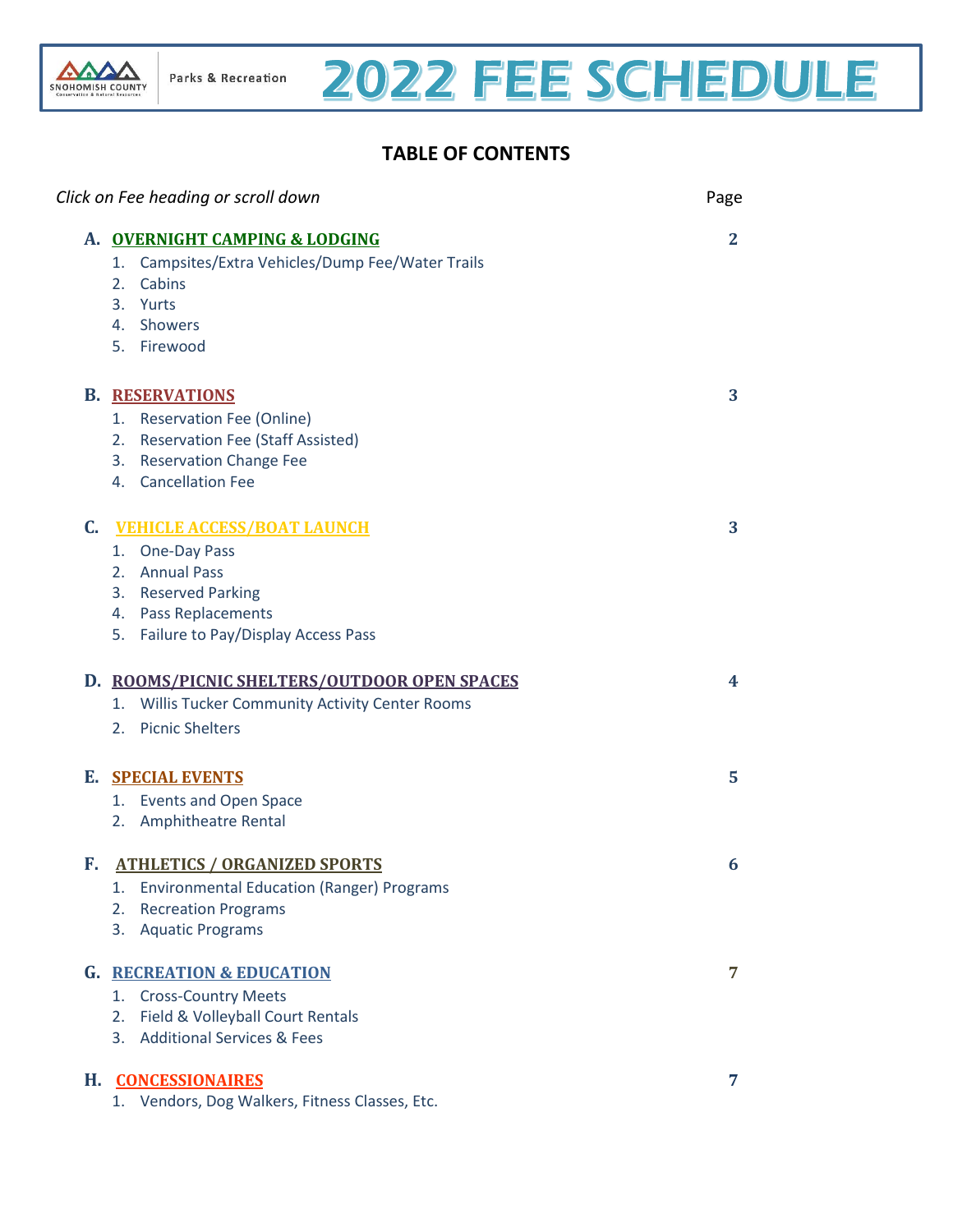# <span id="page-1-0"></span>*A.* **OVERNIGHT CAMPING & LODGING**

#### **1. CAMPSITES NIGHTLY FEES**

| Nightly fee (includes 1st vehicle daily parking/boat launch permit at Flowing Lake, River Meadows, |              |
|----------------------------------------------------------------------------------------------------|--------------|
| Kayak Point, and Wenberg County Parks). Weekend reservations require both Fri & Sat night stay.    |              |
| Non-Utility Campsite (all campgrounds)                                                             | \$30.00      |
| Partial Utility Campsite (Flowing Lake, Kayak Point, Wenberg)                                      | \$40.00      |
| Full Utility Campsite (Wenberg, Whitehorse)                                                        | \$50.00      |
| Full Utility Campsite with Corral (Whitehorse)                                                     | \$50.00      |
| Extra Vehicle (associated with a camping setup)                                                    | \$10.00      |
| Discounts for Non-Utility & Partial Utility campsites (Yurts/Cabins excluded)                      |              |
| Qualified Low income Senior Citizen & Disabled Person                                              | 50% discount |
| <b>Qualified Disabled Veteran</b>                                                                  | No Fee       |
| Nightly Water Trails fee at Kayak Point & Meadowdale Parks (per boat)                              | \$10.00      |
| Lake Roesiger Group Camp (all 10 non-utility sites)                                                | \$300.00     |
| Lake Roesiger Day Camp (all 10 non-utility sites, Mon-Thu)                                         | \$100.00     |

#### **2. CABIN NIGHTLY FEES**

| At Flowing Lake (FL) Park                                                                                                                                         |            | <b>Sun-Thur</b> | <b>Fri-Sat</b>                                     |
|-------------------------------------------------------------------------------------------------------------------------------------------------------------------|------------|-----------------|----------------------------------------------------|
| Flowing Lake Cabins 1, 2, 3, 4                                                                                                                                    | (sleeps 5) | \$70.00         | \$80.00                                            |
| Each Pet (Cabins 3 & 4 only, maximum two pets)                                                                                                                    |            | \$15.00         | \$15.00                                            |
| Extra RV or up to two tents (Cabins 2, 3, 4 only -- max 8 people)                                                                                                 |            | \$30.00         | \$30.00                                            |
| <b>3. YURT NIGHTLY FEES</b>                                                                                                                                       |            |                 |                                                    |
| At Kayak Point and River Meadows Parks                                                                                                                            |            | <b>Sun-Thur</b> | <b>Fri-Sat</b>                                     |
| 16' Kayak Point Yurts 1, 2, 3, 4, 5, 6, 8, 9                                                                                                                      | (sleeps 5) | \$70.00         | \$80.00                                            |
| 16' Kayak Point Yurt 7 - with deck                                                                                                                                | (sleeps 5) | \$75.00         | \$85.00                                            |
| 16' Kayak Point Yurt 10 - with campsite                                                                                                                           | (sleeps 5) | \$85.00         | \$95.00                                            |
| 16' River Meadows Yurts 4, 5, 6                                                                                                                                   | (sleeps 5) | \$60.00         | \$70.00                                            |
| 20' River Meadows Yurts 1 - ADA compliant                                                                                                                         | (sleeps 7) | \$75.00         | \$85.00                                            |
| 20' River Meadows Yurts 2                                                                                                                                         | (sleeps 8) | \$75.00         | \$85.00                                            |
| 20' River Meadows Yurt 3 - with view and deck                                                                                                                     | (sleeps 8) | \$85.00         | \$90.00                                            |
| <b>4. MISCELLANEOUS</b>                                                                                                                                           |            |                 |                                                    |
| 3-minute showers (Flowing Lake, Kayak Point, Wenberg, River Meadows yurt village)<br>Dump Fee<br>Firewood bundle (approx. 4 pieces)<br>Late check-out<br>Lost key |            |                 | \$1.00<br>\$10.00<br>\$5.00<br>\$50/hr.<br>\$25.00 |
| * Peak Season: Apr 1 to Sep 30; Value Season Oct 1 to Mar 31.                                                                                                     |            |                 |                                                    |
| All holiday nights (during the value season) are at the Peak Season rates.                                                                                        |            |                 |                                                    |
| Holiday Schedule - 2022: Jan 1, Jan 17, Feb 20, Nov 11, Nov 24, Dec 25                                                                                            |            |                 |                                                    |
| Seasonal Promotions may be approved by Director/designee; identified Q1.                                                                                          |            |                 |                                                    |
| Taxes included in price (unless otherwise specified)                                                                                                              |            |                 |                                                    |
|                                                                                                                                                                   |            |                 |                                                    |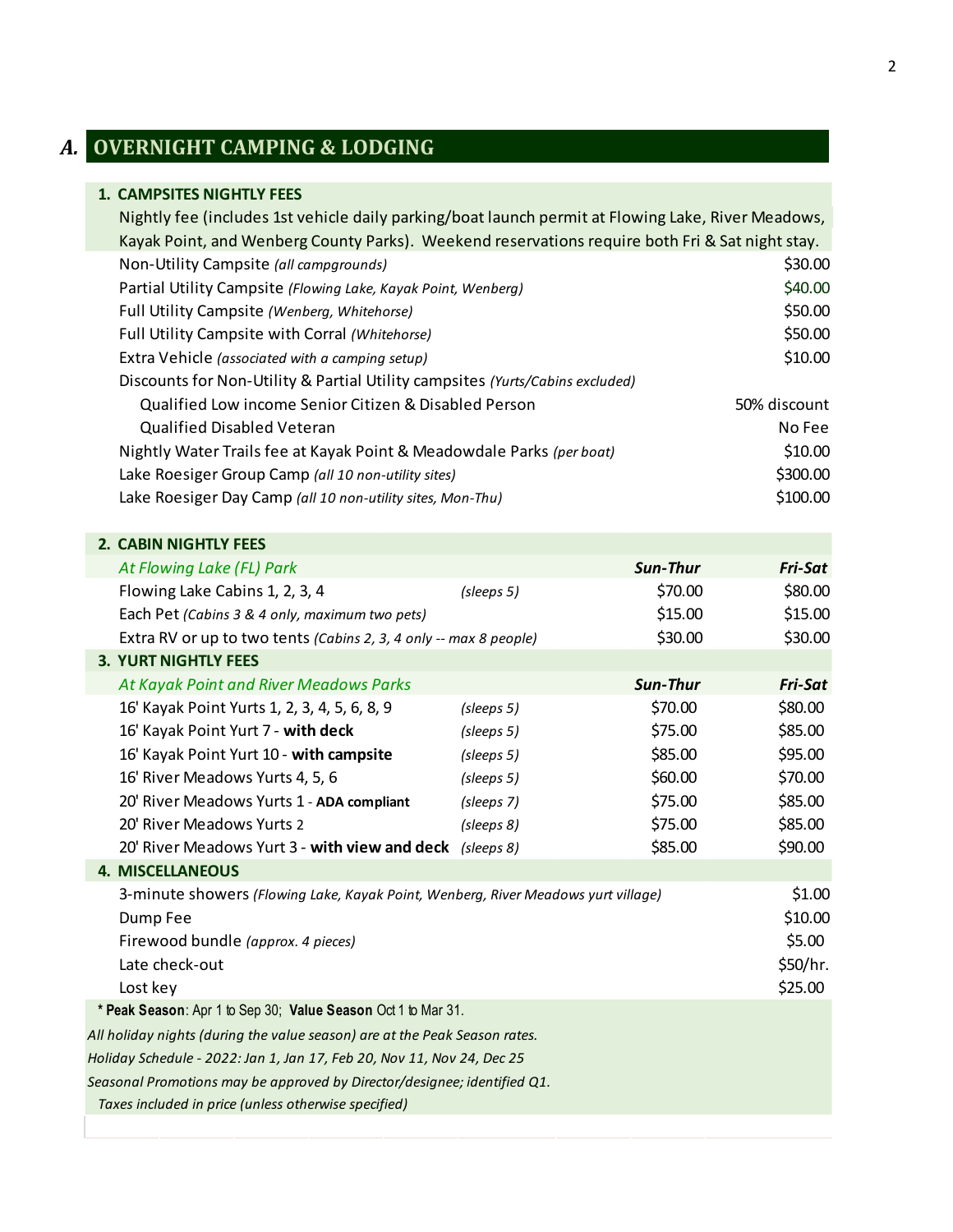## **B. RESERVATION**

<span id="page-2-0"></span>

| 1. RESERVATION FEE - ON-LINE - Per Facility/Site                                                  |                   |
|---------------------------------------------------------------------------------------------------|-------------------|
| Applies to all campsite, cabin, yurt, shelter, or Kottage rentals. NON-REFUNDABLE                 | \$8.00            |
| 2. RESERVATION FEE - STAFF ASSISTED - Per Facility/Site (Includes Change** & Cancel Transactions) |                   |
| Walk-in/Phone Convenience Fee. NON-REFUNDABLE                                                     | \$10.00           |
| Large-Group Advance Fee. NON-REFUNDABLE                                                           | \$100.00          |
| 3. CANCELLATION FEE (based upon date and time processed)                                          |                   |
| <b>Campsites, Cabins, Yurts</b>                                                                   | Transaction Fee + |
| Before midnight, 14 or more days prior midnight of check-in date                                  | \$11.00           |
| Between midnight, 14 days prior and midnight, 3 days prior to check-in date                       | 1st Night Rent    |
| After midnight, 3 days prior to check-in date (12:01am Tue. for Fri. check-in)                    | 2 Nights Rent     |
| <b>Kayak Kottage</b>                                                                              | Transaction Fee + |
| Before midnight, 30 or more days prior to midnight of check-in date                               | \$11.00           |
| After midnight, 30 days prior to check-in date                                                    | 2 Nights Rent     |
| <b>Picnic shelters</b>                                                                            | Transaction Fee + |
| Before midnight, 14 or more days prior midnight of check-in date                                  | \$11.00           |
| After midnight, 14 days prior to midnight of check-in date                                        | No Refund         |
| ** Change in Facility (same type) or change of dates (same duration) 14-day written notice        |                   |

### <span id="page-2-1"></span>**C. DAY-USE/BOAT LAUNCH VEHICLE ACCESS & PARKING**

| 1. ONE-DAY ACCESS/LAUNCH PASS                                                     |         |
|-----------------------------------------------------------------------------------|---------|
| Flowing Lake, Kayak Point, Wenberg launch/vehicle access                          | \$10.00 |
| River Meadows, Twin Lakes vehicle access (June 15 thru Labor Day)                 | \$5.00  |
| 2. ANNUAL ACCESS/LAUNCH PASS                                                      |         |
| Flowing Lake, Kayak Point, River Meadows, Wenberg (12-month pass)                 | \$75.00 |
| <b>3. PARKING</b>                                                                 |         |
| Willis Tucker Park bus & commercial veh. seasonal parking pass (Jun 15-Labor Day) | \$30.00 |
| Willis Tucker Park bus & commercial veh. 1-day parking pass (June 15-Labor Day)   | \$10.00 |
| Willis Tucker Park Student Parking pass (Current school year)                     | \$50.00 |
| Reserved Parking (per stall, non-park use)                                        | \$5.00  |
| <b>4. PASS REPLACEMENT FEE</b>                                                    |         |
| Replacement charge for lost/stolen annual, seasonal, student passes               | \$10.00 |
| 5. FAILURE TO PAY/DISPLAY ACCESS PASS                                             |         |
| From issuance of notice of Failure to Pay, to closing of park (same day)          | \$20.00 |
| After closing of park                                                             | \$40.00 |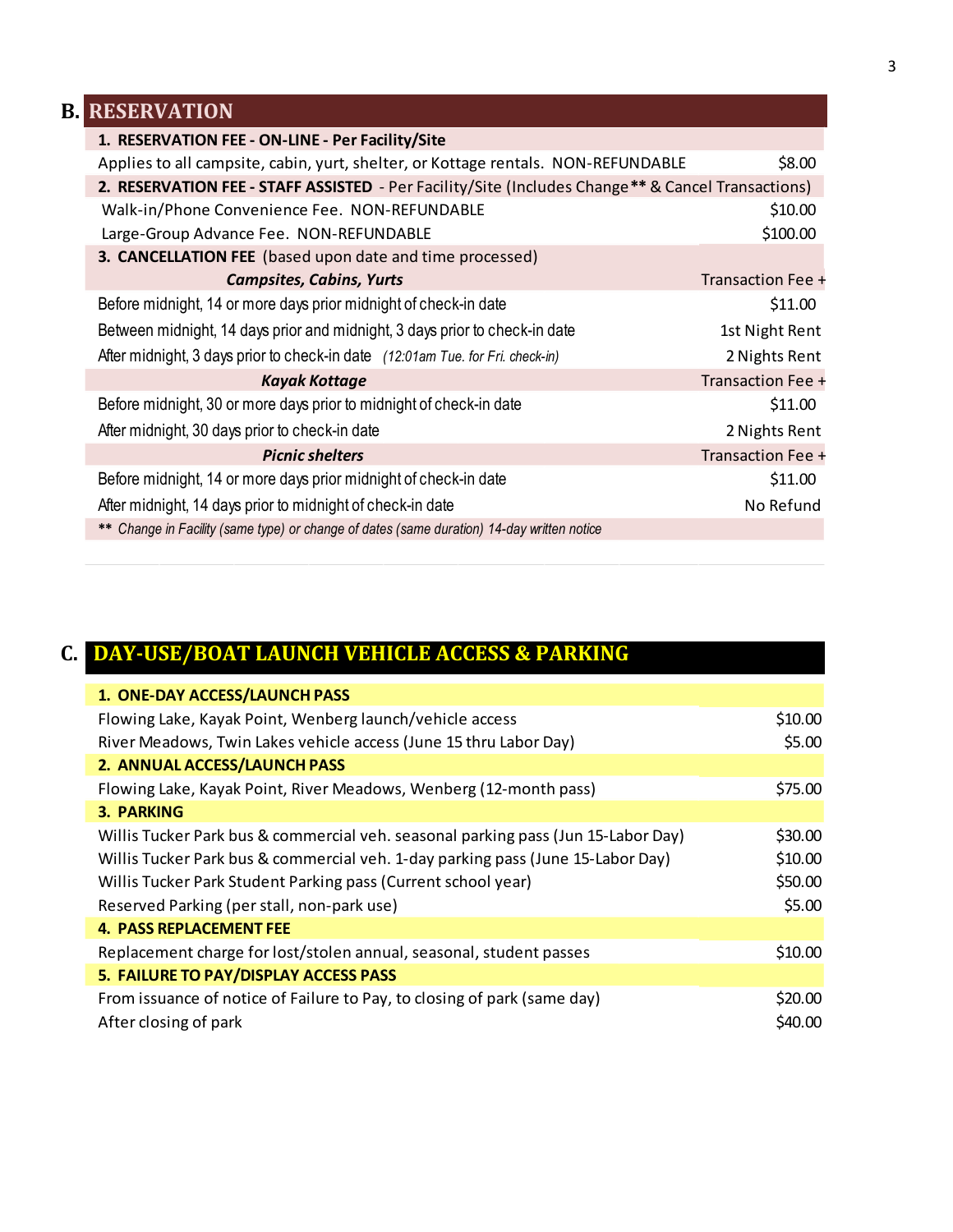### <span id="page-3-0"></span>**D. ROOMS / PICNIC SHELTERS / OUTDOOR OPEN SPACES**

#### **1. WILLIS TUCKER - COMMUNITY ACTIVITY CENTER ROOMS**

**WEEKENDS \*** (Holidays at Saturday Rate)

|                                                           |                      |                                                                         | Friday  | Saturday | Sunday   |  |
|-----------------------------------------------------------|----------------------|-------------------------------------------------------------------------|---------|----------|----------|--|
| Weikel Room, per hour                                     | $(4 - 7 hours)$      |                                                                         | \$95.00 | \$115.00 | \$100.00 |  |
| Weikel Room, per hour                                     | $(8 - 12$ hours)     |                                                                         | \$85.00 | \$100.00 | \$90.00  |  |
| Weikel Room, per hour                                     | (Friday, 8am-5pm) ** |                                                                         | \$40.00 | N/A      | N/A      |  |
| Vista Room (per event, with Weikel rental)                |                      |                                                                         | \$50.00 | \$50.00  | \$50.00  |  |
| * Includes Weikel Room, patio, foyer, kitchen, Event Host |                      |                                                                         |         |          |          |  |
| <b>MONDAY-THURSDAY</b> (Holidays at Saturday rate)        |                      |                                                                         |         |          |          |  |
| Weikel Room, per hour                                     | $(8am - 5pm)^{**}$   |                                                                         |         |          | \$40.00  |  |
| Weikel Room, per hour                                     |                      | (5pm - 9pm) includes Event Host                                         |         |          | \$70.00  |  |
| Vista Room, per hour                                      | $(8am - 5pm)^{**}$   |                                                                         |         |          | \$25.00  |  |
|                                                           |                      | <b>BUSINESS RATES</b> (no-host, recurring events, for insured business) |         |          |          |  |
| Vista Room, per hour                                      | (Mon-Thu 5pm-9pm)    |                                                                         |         |          | \$25.00  |  |
| Weikel Room, per hour                                     | (Mon-Thu 5pm-9pm)    |                                                                         |         |          | \$50.00  |  |
| Weikel Room, per hour                                     | (Sat-Sun 8am-10am)   |                                                                         |         |          | \$40.00  |  |
| <b>EXTRAS</b>                                             |                      |                                                                         |         |          |          |  |
| Event Host, per hour (required after hours and weekends)  |                      |                                                                         |         |          | \$20.00  |  |
| Weikel Room Projector, first 4 hours                      |                      | (\$10/hr. for additional hours)                                         |         |          | \$50.00  |  |
| Vista Room Projector, first 2 hours                       |                      | (\$10/hr. for additional hours)                                         |         |          | \$25.00  |  |
| Vista Room monitor/room setup                             |                      |                                                                         |         |          | \$25.00  |  |
| Lost Key Charge                                           |                      |                                                                         |         |          | \$10.00  |  |
| **No Event Host                                           |                      |                                                                         |         |          |          |  |

| 2. PICNIC SHELTER RESERVATIONS |                  |                                      |    |                  |          |  |  |
|--------------------------------|------------------|--------------------------------------|----|------------------|----------|--|--|
| Location                       | Size             | <b>Features</b>                      |    | Seating Max Cap. | Fee      |  |  |
| Flowing Lake large             | 32' Dia.         | Permanently closed                   |    |                  | \$75.00  |  |  |
| Flowing Lake small             | 14'x24'          | Private, lake view, tables           | 20 | 25               | \$60.00  |  |  |
| Kayak Point South              | 80' x 20'        | Beach, power, water, tables, grill   | 45 | 100              | \$150.00 |  |  |
| Kayak Point North (1-1         | 14' x 24'        | Beach, water, tables, grill          | 12 | 25               | \$65.00  |  |  |
| Kayak Kite Shelter             | 25' x 25'        | Near playground, restroom, beac      | 20 | 32               | \$50.00  |  |  |
| Lake Goodwin                   | 20' x 20'        | Near lake, power, tables, grill      | 28 | 50               | \$90.00  |  |  |
| Lake Roesiger                  | 24' x 30'        | Near lake, water, power, tables      | 24 | 40               | \$75.00  |  |  |
| Machias - Depot                | 33' x 20'        | On trail, restrooms/water nearb      | 60 | 50               | \$55.00  |  |  |
| Depot Shelter Room             |                  | Sink, power (includes Depot shelter) |    | 10               | \$155.00 |  |  |
| Machias - Playground           | 25' x 30'        | On trail, restrooms/water nearby     | 34 | 50               | \$50.00  |  |  |
| Martha Lake (1-3)              | 24' X 24'        | Near lake, water, and tables         | 24 | 50               | \$60.00  |  |  |
| Martha Lake Airport-1          | 20' x 30'        | Near restroom & playfield            | 30 | 50               | \$50.00  |  |  |
| Miners Corner                  | 32'x26'          | Near RR & playground, power          | 36 | 50               | \$115.00 |  |  |
| North Creek-1                  | 24' x 36'        | Playground, tables                   | 36 | 50               | \$75.00  |  |  |
| North Creek-2                  | 24" x 30'        | tables                               | 24 | 25               | \$40.00  |  |  |
| Paine Field                    | $18' \times 24'$ | Restroom, tables, playground         | 32 | 50               | \$60.00  |  |  |
| River Meadows-1                | 24' x 36'        | RR, wtr, pwr, grill, tables, open sp | 32 | 50               | \$75.00  |  |  |
| River Meadows-2, 3             | 15' x 30'        | Water, power, grill, tables          | 16 | 25               | \$50.00  |  |  |
| Squire Creek 1, 2              | 30' dia.         | Water, grill, tables                 | 24 | 50               | \$50.00  |  |  |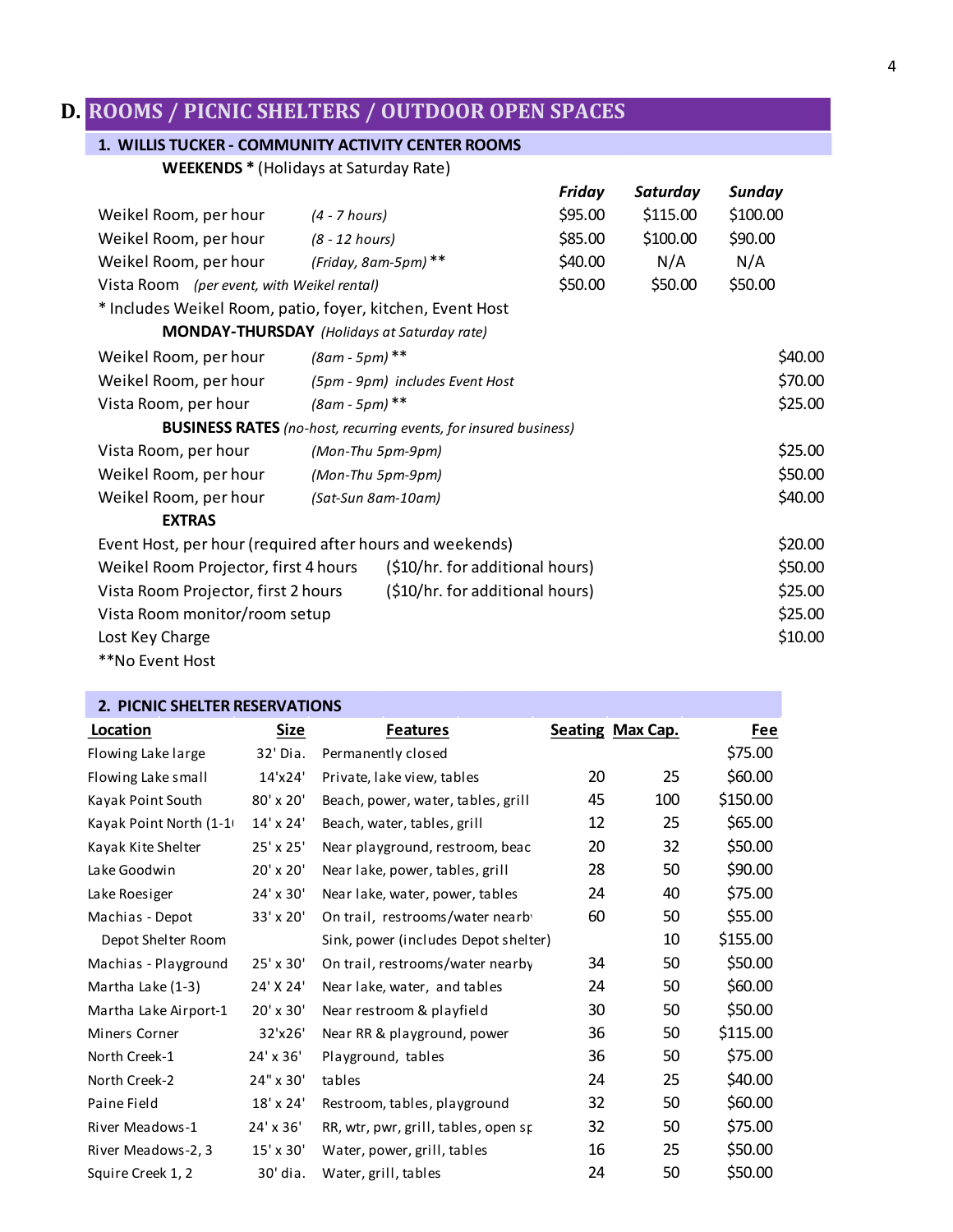<span id="page-4-0"></span>

| 2. PICNIC SHELTER RESERVATIONS (Cont.) |                  |                                           |    |                  |                 |  |
|----------------------------------------|------------------|-------------------------------------------|----|------------------|-----------------|--|
| Tambark Creek - 1                      |                  | Near playground, restroom                 | 24 | 25               | \$50.00         |  |
| Wenberg-1 (upper)                      | 22' X 40'        | Water, tables, grill, pwr, parking        | 45 | 100              | \$150.00        |  |
| Open Space                             |                  | Horse shoe pit, tables, v-ball uprights   |    |                  | <i>Included</i> |  |
| Wenberg-2 (Middle)                     |                  | Tables, grill, (view, short walk)         | 24 | 25               | \$50.00         |  |
| Wenberg-3 (lower)                      | $18' \times 14'$ | Tables, grill, near water (long wa        | 24 | 25               | \$50.00         |  |
| Whitehorse Park                        | $24' \times 30'$ | Timber Frame, tables, water near          | 24 | 40               | \$75.00         |  |
| Willis Tucker-1                        | $24' \times 36'$ | $(1/2 \text{ day}^+)$ water, power, grill | 40 | 50               | \$75.00         |  |
| Willis Tucker-2                        | $24' \times 36'$ | $(1/2 \text{ day}^+)$ power, grill        | 40 | 75               | \$75.00         |  |
| Location                               | <b>Size</b>      | <b>Features</b>                           |    | Seating Max Cap. | Fee             |  |
| Willis Tucker-3, 4 <sup>**</sup>       | 24' x 36'        | $(1/2 \text{ day}^+)$ power, tables       | 40 | 50               | \$50.00         |  |
| Willis Tucker Kite Shades              |                  | 10am-2pm & 3-7pm (Apr 1-Sep 3)            | 20 | 25               | \$50.00         |  |

Inflatables With permit & insurance. Privately owned prohibited \$100/per house

+ Willis Tucker half-day rentals (Apr 1 - Sep 30): 7am-2pm and 3pm-Dusk. Full-day Oct 1 - Mar 31  $^{++}$  Volleyball nets extra (see section G.2.)

Events that exceed shelter capacity are considered Special Events. Dunk tanks prohibited. Failure to comply may result in termination of reservation without refund. Contact 425-388-6624 for more information.

### **E. SPECIAL EVENTS**

| 1. EVENTS AND OPEN SPACE (excluding Shelter Rentals)                                             |            |
|--------------------------------------------------------------------------------------------------|------------|
| Application/Open Space Fee                                                                       | \$100.00   |
| Per person charge 100 or fewer persons/participants                                              | \$0.00     |
| Per person charge for over 100 persons/participants (May 1 - October 31 only)                    | \$1.00     |
| Per person charge for over 300 persons/participants                                              | \$1.00     |
| Facility License processing fee for special events (if required)                                 | \$100.00   |
| Additional impact fees to County based on estimated # and staff/facility impacts                 | Negotiated |
| Film Shoot - Commercial and/or Model (per Day)                                                   | \$410.00   |
| <b>Special Event Parking</b>                                                                     | \$5.00     |
| Vendor Fee                                                                                       | \$25.00    |
| Events over 99 attendees may require an additional application via other County Departments      |            |
| and may be subject to additional fees and or conditions depending on needs to support the event, |            |
| impact to park, other park users or adjacent neighborhoods.                                      |            |
| <b>2. AMPHITHEATRE RENTAL</b>                                                                    |            |
| Flowing Lake Amphitheatre (full day)                                                             | \$25.00    |
| Willis Tucker Amphitheatre (includes designated open space)                                      |            |
| One half day fee for use of Willis Tucker Amphitheatre                                           | \$250.00   |
| <b>3. ADDITIONAL STAFF</b>                                                                       |            |
| <b>Event Host</b>                                                                                | \$25/hr    |
| Park Ranger Staff                                                                                | \$75/hr    |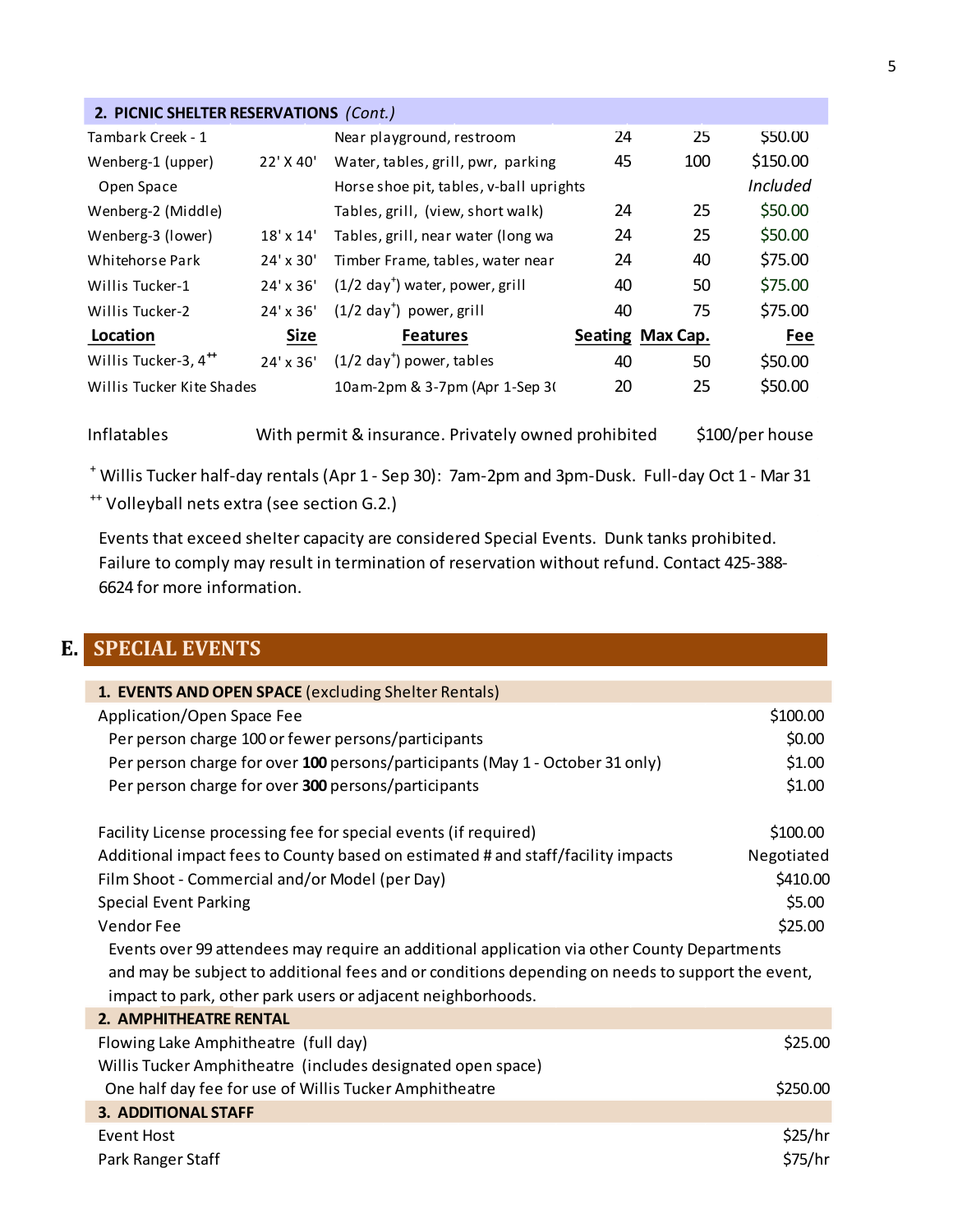<span id="page-5-1"></span><span id="page-5-0"></span>

| F.<br><b>ATHLETICS / ORGANIZED SPORTS ACTIVITIES</b>                                        |                      |                       |                     |  |
|---------------------------------------------------------------------------------------------|----------------------|-----------------------|---------------------|--|
| 1. CROSS COUNTRY MEETS [Fee per school, per meet]                                           |                      | <b>Middle Schools</b> | <b>High Schools</b> |  |
|                                                                                             |                      | \$30.00               | \$50.00             |  |
| 2. FIELD RENTALS [Hourly Fee]                                                               |                      | Youth                 | <b>Adult</b>        |  |
| Willis Tucker #1 & #2, Lake Stevens #1                                                      |                      | \$25.00               | \$34.50             |  |
| Per hour rental rate for athletic use (Baseball, Softball, Soccer, Lacrosse, Football, etc) |                      |                       |                     |  |
| LSCP Bball #2, LSCP Soccer #1-#4, Paine Field, Logan,                                      |                      | \$20.00               | \$29.50             |  |
| Forsgren Soccer #1, Martha Lake Airport Softball & Soccer                                  |                      |                       |                     |  |
| Per hour rental rate for athletic use (Baseball, Softball, Soccer, Lacrosse, Football, etc) |                      |                       |                     |  |
| Esperance, McCollum, Fairfield. WT Multi Purpose Fields                                     |                      | \$20.00               | \$29.50             |  |
| Per hour rental rate for athletic use (Baseball, Softball, Soccer, Lacrosse, Football, etc) |                      |                       |                     |  |
| <b>Volleyball - Grass Rate</b>                                                              |                      | \$5.00                | \$10.00             |  |
| (Any Snoco Park Area beyond listed facilities above. i.e. McCollum Open Space)              |                      |                       |                     |  |
| Per hour rental rate per court (Self Serve Volleyball Use)                                  |                      |                       |                     |  |
| Volleyball - Willis Tucker Courts (price per net) <sup>+</sup>                              |                      |                       |                     |  |
| Per Hour rate for Non-Commercial games and practices (2hr blocks)                           |                      | \$10.00               | \$10.00             |  |
| Per Hour rate for Commercial/Tournament/Club/Business & practices*                          |                      | \$15.00               | \$20.00             |  |
| <sup>+</sup> Picnic shelters not included                                                   |                      |                       |                     |  |
| * No online reservations - contact 425-388-6604 to schedule                                 |                      |                       |                     |  |
| <b>Cricket at Forsgren and McCollum</b>                                                     |                      | \$30.00               | \$40.00             |  |
| <b>Tambark Synthetic Field</b>                                                              |                      | \$65.00               | \$90.00             |  |
| Per hour rental rate for athletic use (Baseball, Softball, Soccer, Lacrosse, Football, etc) |                      |                       |                     |  |
| <b>Tournament/Commercial Use</b>                                                            |                      |                       |                     |  |
| <b>Sythnetic Fields</b>                                                                     |                      | \$90.00               | \$125.00            |  |
| <b>Natural Grass Fields</b>                                                                 |                      | \$40.00               | \$55.00             |  |
| 3. Additional Services and Fees (when and where available)                                  |                      |                       |                     |  |
| Per Field Prep Fee (infield grooming)                                                       |                      | \$20.00               | \$20.00             |  |
| Per Field Chalk Fee                                                                         |                      | \$10.00               | \$10.00             |  |
| Per Field Boundary Dimension Set-up Line Paint Fee                                          |                      | \$75.00               | \$75.00             |  |
| Athletic Field Lights / per hour                                                            | Paine Field          | \$10.00               | \$10.00             |  |
|                                                                                             | Lake Stevens/Tambark | \$20.00               | \$20.00             |  |